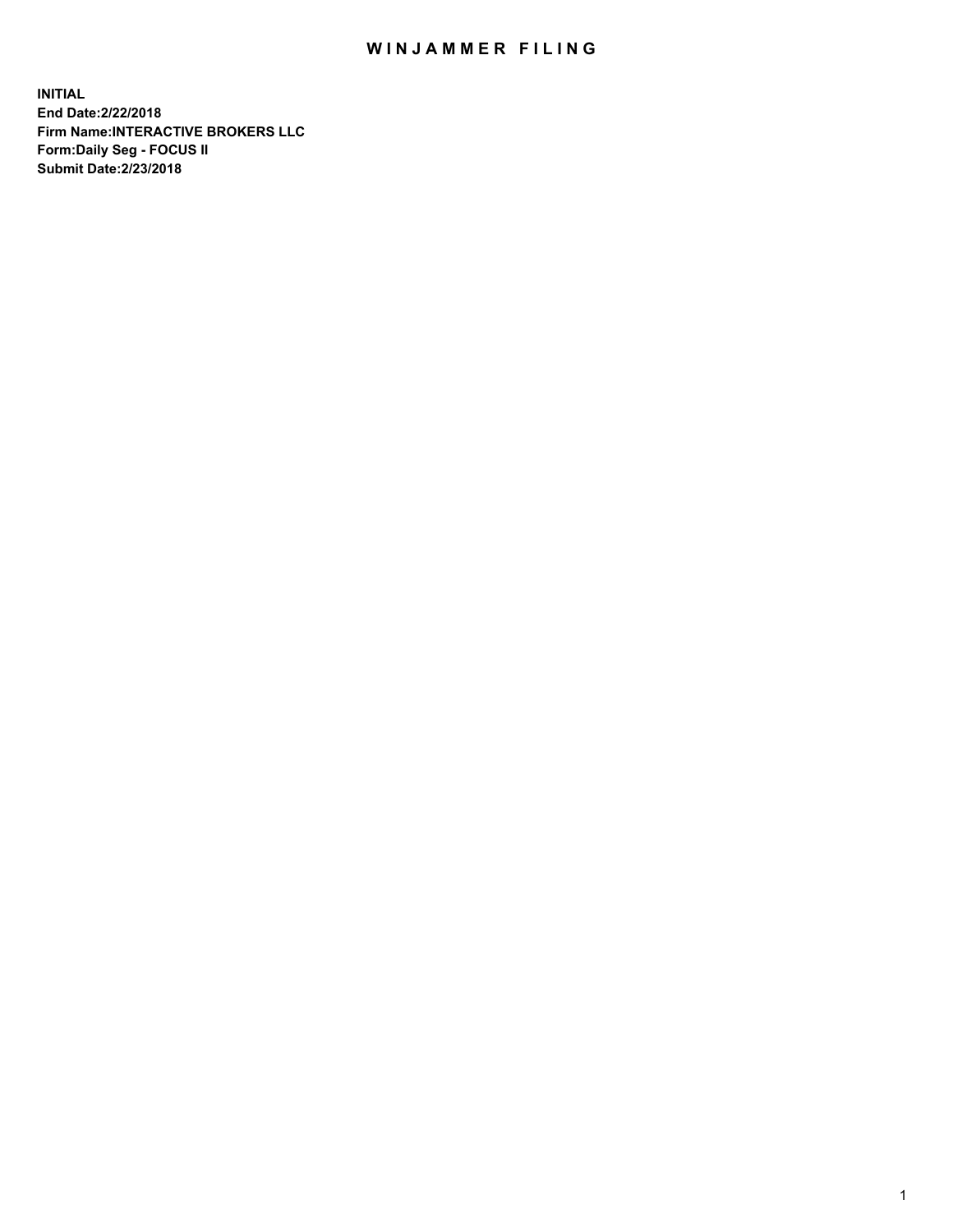## **INITIAL End Date:2/22/2018 Firm Name:INTERACTIVE BROKERS LLC Form:Daily Seg - FOCUS II Submit Date:2/23/2018 Daily Segregation - Cover Page**

| Name of Company<br><b>Contact Name</b><br><b>Contact Phone Number</b><br><b>Contact Email Address</b>                                                                                                                                                                                                                          | <b>INTERACTIVE BROKERS LLC</b><br><b>James Menicucci</b><br>203-618-8085<br>jmenicucci@interactivebrokers.c<br>om |
|--------------------------------------------------------------------------------------------------------------------------------------------------------------------------------------------------------------------------------------------------------------------------------------------------------------------------------|-------------------------------------------------------------------------------------------------------------------|
| FCM's Customer Segregated Funds Residual Interest Target (choose one):<br>a. Minimum dollar amount: ; or<br>b. Minimum percentage of customer segregated funds required:% ; or<br>c. Dollar amount range between: and; or<br>d. Percentage range of customer segregated funds required between: % and %.                       | $\overline{\mathbf{0}}$<br>0<br>155,000,000 245,000,000<br>00                                                     |
| FCM's Customer Secured Amount Funds Residual Interest Target (choose one):<br>a. Minimum dollar amount: ; or<br>b. Minimum percentage of customer secured funds required:%; or<br>c. Dollar amount range between: and; or<br>d. Percentage range of customer secured funds required between: % and %.                          | $\overline{\mathbf{0}}$<br>0<br>80,000,000 120,000,000<br>00                                                      |
| FCM's Cleared Swaps Customer Collateral Residual Interest Target (choose one):<br>a. Minimum dollar amount: ; or<br>b. Minimum percentage of cleared swaps customer collateral required:% ; or<br>c. Dollar amount range between: and; or<br>d. Percentage range of cleared swaps customer collateral required between:% and%. | $\overline{\mathbf{0}}$<br>$\overline{\mathbf{0}}$<br>00<br>0 <sub>0</sub>                                        |

Attach supporting documents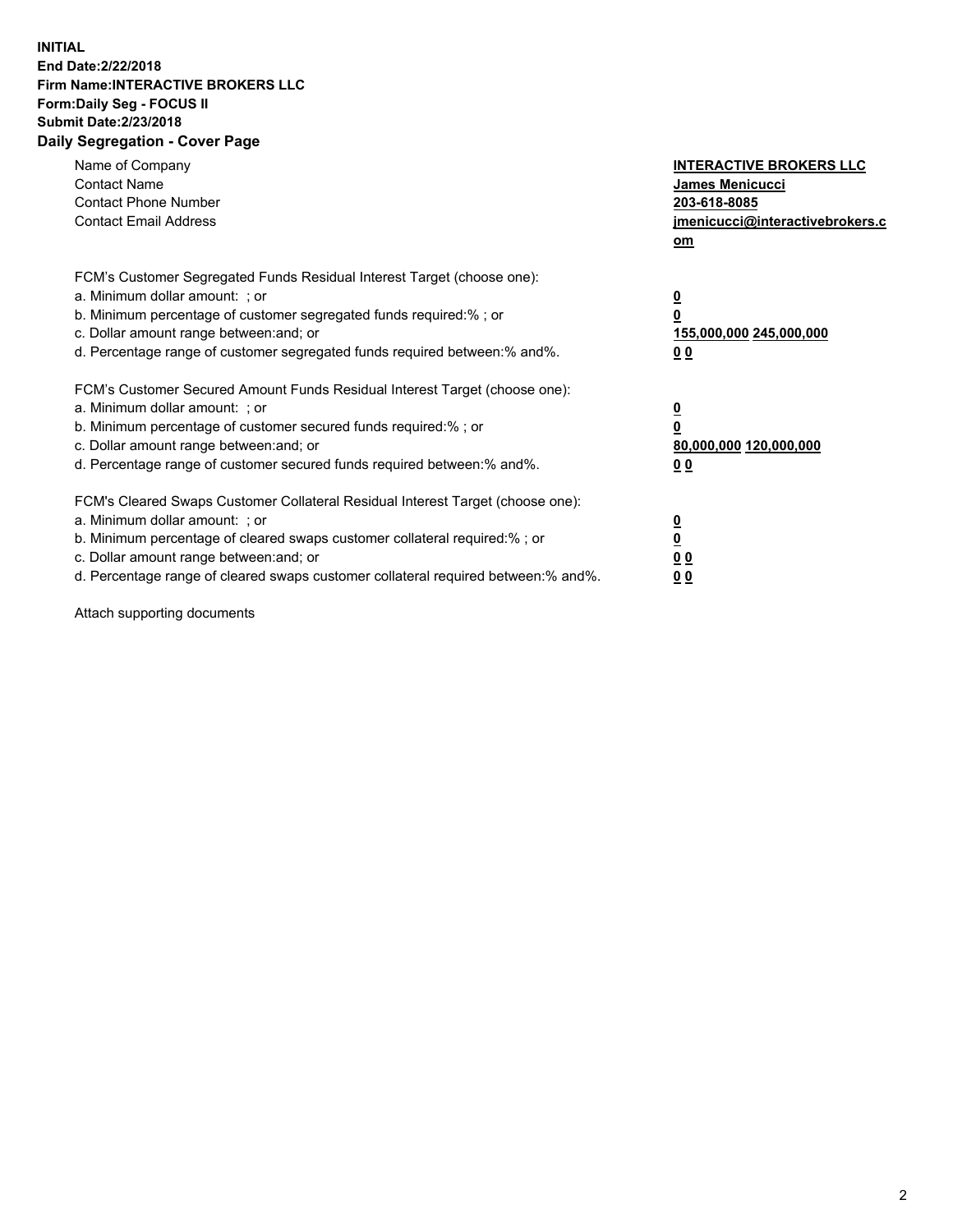## **INITIAL End Date:2/22/2018 Firm Name:INTERACTIVE BROKERS LLC Form:Daily Seg - FOCUS II Submit Date:2/23/2018 Daily Segregation - Secured Amounts**

|     | Daily Ocglegation - Occarea Anioants                                                        |                                   |
|-----|---------------------------------------------------------------------------------------------|-----------------------------------|
|     | Foreign Futures and Foreign Options Secured Amounts                                         |                                   |
|     | Amount required to be set aside pursuant to law, rule or regulation of a foreign            | $0$ [7305]                        |
|     | government or a rule of a self-regulatory organization authorized thereunder                |                                   |
| 1.  | Net ledger balance - Foreign Futures and Foreign Option Trading - All Customers             |                                   |
|     | A. Cash                                                                                     | 511,326,202 [7315]                |
|     | B. Securities (at market)                                                                   | $0$ [7317]                        |
| 2.  | Net unrealized profit (loss) in open futures contracts traded on a foreign board of trade   | 4,675,891 [7325]                  |
| 3.  | Exchange traded options                                                                     |                                   |
|     | a. Market value of open option contracts purchased on a foreign board of trade              | 47,988 [7335]                     |
|     | b. Market value of open contracts granted (sold) on a foreign board of trade                | -73,758 [7337]                    |
| 4.  | Net equity (deficit) (add lines 1. 2. and 3.)                                               | 515,976,323 [7345]                |
| 5.  | Account liquidating to a deficit and account with a debit balances - gross amount           | <b>2,723</b> [7351]               |
|     | Less: amount offset by customer owned securities                                            | 0 [7352] 2,723 [7354]             |
| 6.  | Amount required to be set aside as the secured amount - Net Liquidating Equity              | 515,979,046 [7355]                |
|     | Method (add lines 4 and 5)                                                                  |                                   |
| 7.  | Greater of amount required to be set aside pursuant to foreign jurisdiction (above) or line | 515,979,046 [7360]                |
|     | 6.                                                                                          |                                   |
|     | FUNDS DEPOSITED IN SEPARATE REGULATION 30.7 ACCOUNTS                                        |                                   |
| 1.  | Cash in banks                                                                               |                                   |
|     | A. Banks located in the United States                                                       | 105,590,248 [7500]                |
|     | B. Other banks qualified under Regulation 30.7                                              | 0 [7520] 105,590,248 [7530]       |
| 2.  | Securities                                                                                  |                                   |
|     | A. In safekeeping with banks located in the United States                                   | 363,046,300 [7540]                |
|     | B. In safekeeping with other banks qualified under Regulation 30.7                          | 0 [7560] 363,046,300 [7570]       |
| 3.  | Equities with registered futures commission merchants                                       |                                   |
|     | A. Cash                                                                                     | $0$ [7580]                        |
|     | <b>B.</b> Securities                                                                        | $0$ [7590]                        |
|     | C. Unrealized gain (loss) on open futures contracts                                         | $0$ [7600]                        |
|     | D. Value of long option contracts                                                           | $0$ [7610]                        |
|     | E. Value of short option contracts                                                          | 0 [7615] 0 [7620]                 |
| 4.  | Amounts held by clearing organizations of foreign boards of trade                           |                                   |
|     | A. Cash                                                                                     | $0$ [7640]                        |
|     | <b>B.</b> Securities                                                                        | $0$ [7650]                        |
|     | C. Amount due to (from) clearing organization - daily variation                             | $0$ [7660]                        |
|     | D. Value of long option contracts                                                           | $0$ [7670]                        |
|     | E. Value of short option contracts                                                          | 0 [7675] 0 [7680]                 |
| 5.  | Amounts held by members of foreign boards of trade                                          |                                   |
|     | A. Cash                                                                                     | 179,511,933 [7700]                |
|     | <b>B.</b> Securities                                                                        | $0$ [7710]                        |
|     | C. Unrealized gain (loss) on open futures contracts                                         | -11,101,846 <sup>[7720]</sup>     |
|     | D. Value of long option contracts                                                           | 47,988 [7730]                     |
|     | E. Value of short option contracts                                                          | -73,758 [7735] 168,384,317 [7740] |
| 6.  | Amounts with other depositories designated by a foreign board of trade                      | 0 [7760]                          |
| 7.  | Segregated funds on hand                                                                    | $0$ [7765]                        |
| 8.  | Total funds in separate section 30.7 accounts                                               | 637,020,865 [7770]                |
| 9.  | Excess (deficiency) Set Aside for Secured Amount (subtract line 7 Secured Statement         | 121,041,819 [7380]                |
|     | Page 1 from Line 8)                                                                         |                                   |
| 10. | Management Target Amount for Excess funds in separate section 30.7 accounts                 | 80,000,000 [7780]                 |
| 11. | Excess (deficiency) funds in separate 30.7 accounts over (under) Management Target          | 41,041,819 [7785]                 |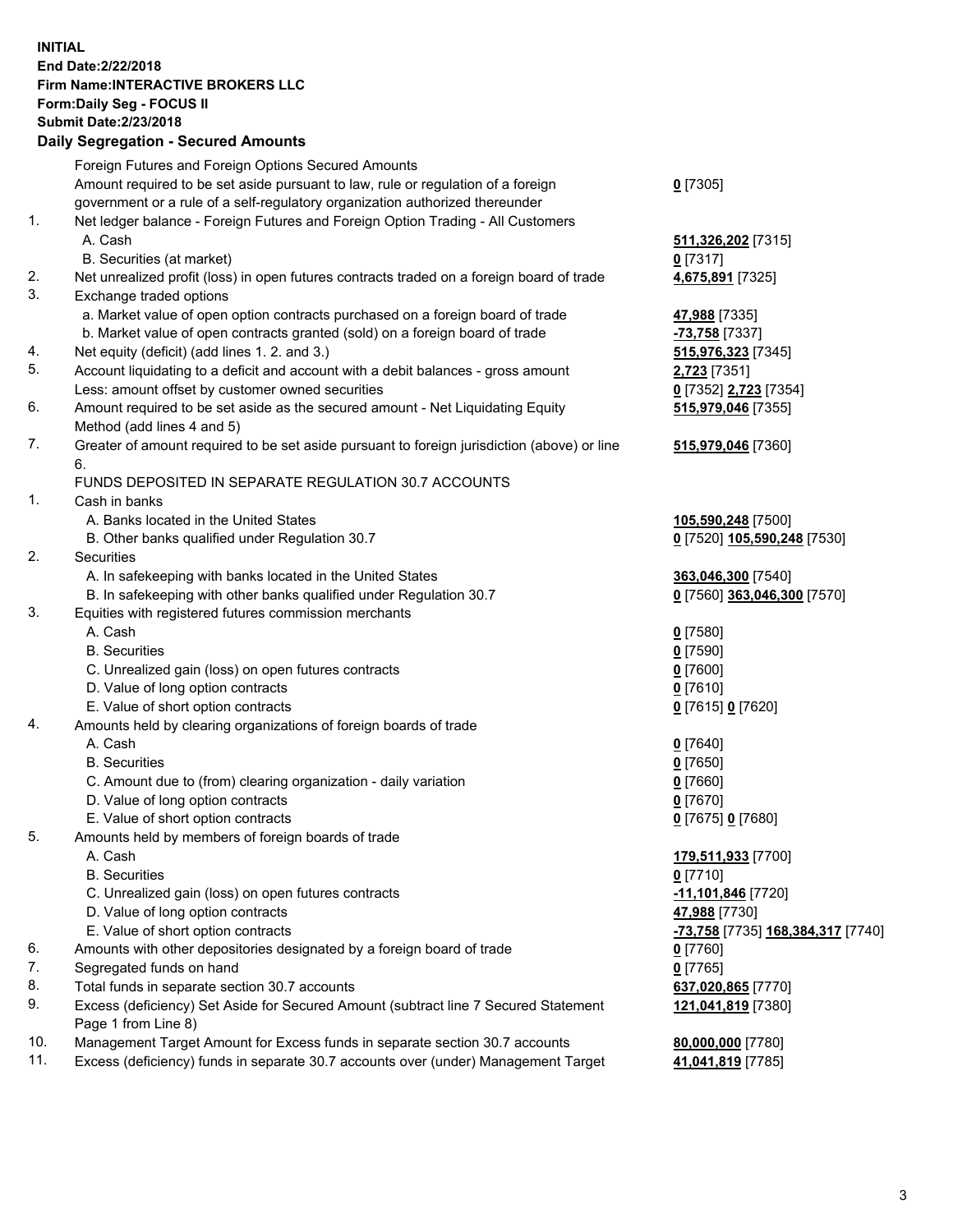**INITIAL End Date:2/22/2018 Firm Name:INTERACTIVE BROKERS LLC Form:Daily Seg - FOCUS II Submit Date:2/23/2018 Daily Segregation - Segregation Statement** SEGREGATION REQUIREMENTS(Section 4d(2) of the CEAct) 1. Net ledger balance A. Cash **4,495,770,876** [7010] B. Securities (at market) **0** [7020] 2. Net unrealized profit (loss) in open futures contracts traded on a contract market **-18,498,853** [7030] 3. Exchange traded options A. Add market value of open option contracts purchased on a contract market **238,762,900** [7032] B. Deduct market value of open option contracts granted (sold) on a contract market **-246,283,311** [7033] 4. Net equity (deficit) (add lines 1, 2 and 3) **4,469,751,612** [7040] 5. Accounts liquidating to a deficit and accounts with debit balances - gross amount **352,948** [7045] Less: amount offset by customer securities **0** [7047] **352,948** [7050] 6. Amount required to be segregated (add lines 4 and 5) **4,470,104,560** [7060] FUNDS IN SEGREGATED ACCOUNTS 7. Deposited in segregated funds bank accounts A. Cash **1,095,523,522** [7070] B. Securities representing investments of customers' funds (at market) **2,365,248,295** [7080] C. Securities held for particular customers or option customers in lieu of cash (at market) **0** [7090] 8. Margins on deposit with derivatives clearing organizations of contract markets A. Cash **18,356,963** [7100] B. Securities representing investments of customers' funds (at market) **1,184,720,322** [7110] C. Securities held for particular customers or option customers in lieu of cash (at market) **0** [7120] 9. Net settlement from (to) derivatives clearing organizations of contract markets **13,233,953** [7130] 10. Exchange traded options A. Value of open long option contracts **238,803,305** [7132] B. Value of open short option contracts **-246,335,734** [7133] 11. Net equities with other FCMs A. Net liquidating equity **0** [7140] B. Securities representing investments of customers' funds (at market) **0** [7160] C. Securities held for particular customers or option customers in lieu of cash (at market) **0** [7170] 12. Segregated funds on hand **0** [7150] 13. Total amount in segregation (add lines 7 through 12) **4,669,550,626** [7180] 14. Excess (deficiency) funds in segregation (subtract line 6 from line 13) **199,446,066** [7190] 15. Management Target Amount for Excess funds in segregation **155,000,000** [7194]

16. Excess (deficiency) funds in segregation over (under) Management Target Amount Excess

**44,446,066** [7198]